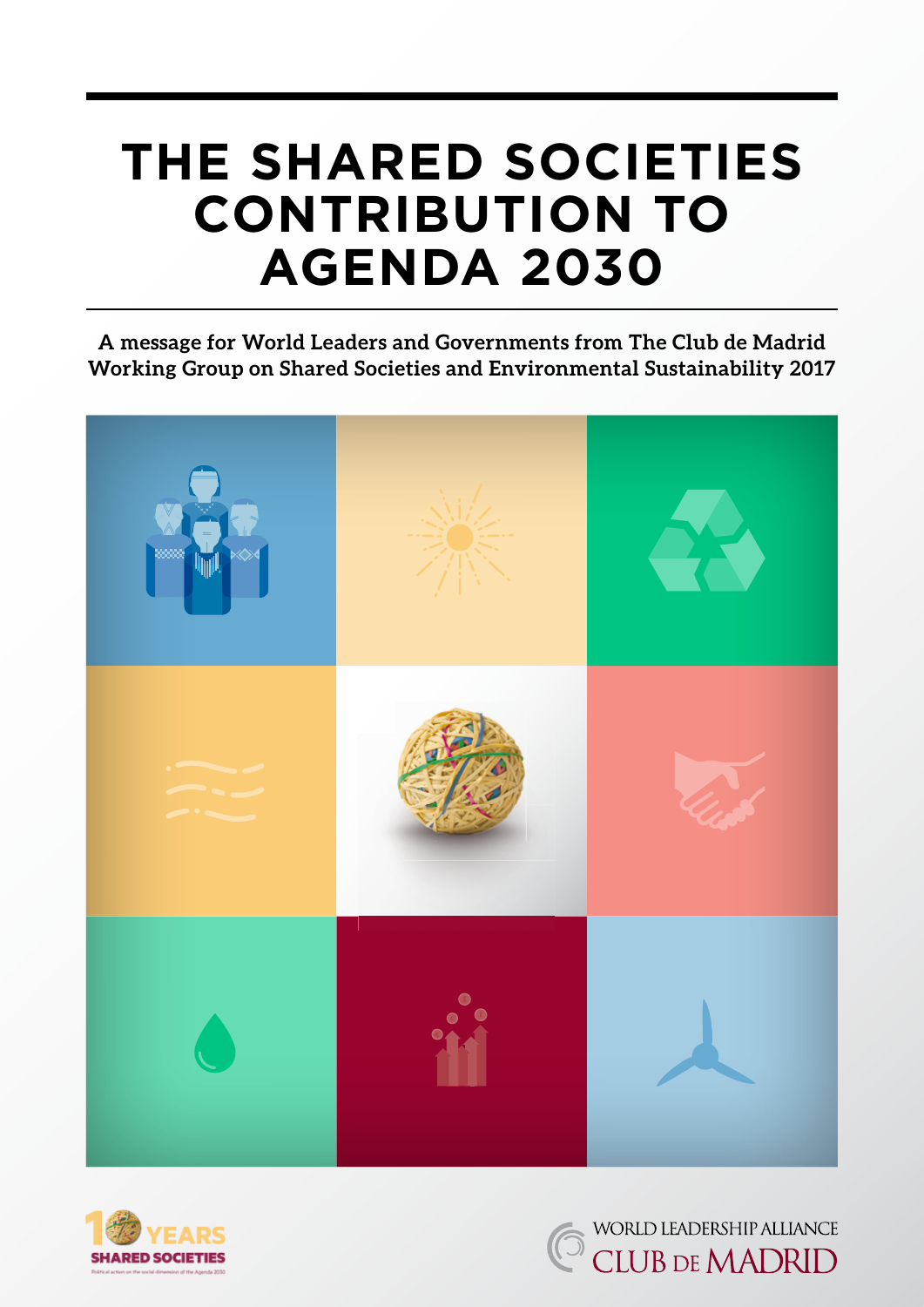The Club de Madrid, through its Shared Societies Project, convened a Working Group at the beginning of 2016 to examine the link between Shared Societies and environmental sustainability.**<sup>1</sup>** In the course of its deliberations it gave a good deal of thought to the implications of an inclusive Shared Societies approach for the successful realization of Agenda 2030. It identified key steps that will be necessary to ensure that Agenda 2030 is achieved. This statement summarizes the thinking of the whole group, though individual members may hold a different opinion on particular points or the weight that should be given to them.

The Club de Madrid welcomes this and the other documents of the Working Group as an important contribution to the debate on these issues, without endorsing all the views expressed in them.

Agenda 2030 is an important step towards a new radical vision for sustainable and equitable development which leaves no one behind, and which recognizes that the current challenges need to be addressed in a holistic way. But the limited progress that was made in the Addis Ababa Action Plan on Financing for Development is an indication that nation states and other powerful interests hesitate to consider the substantively new approaches that are needed to ensure the realization of the Agenda 2030 vision and societies that are truly sustainable.

<sup>1</sup> See Working Group Concept Note and List of Members. A fuller report of the Group's deliberations can be found in a separate paper *Sharing our Planet: A Shared Societies Perspective on Elements of the Current Development Paradigm.*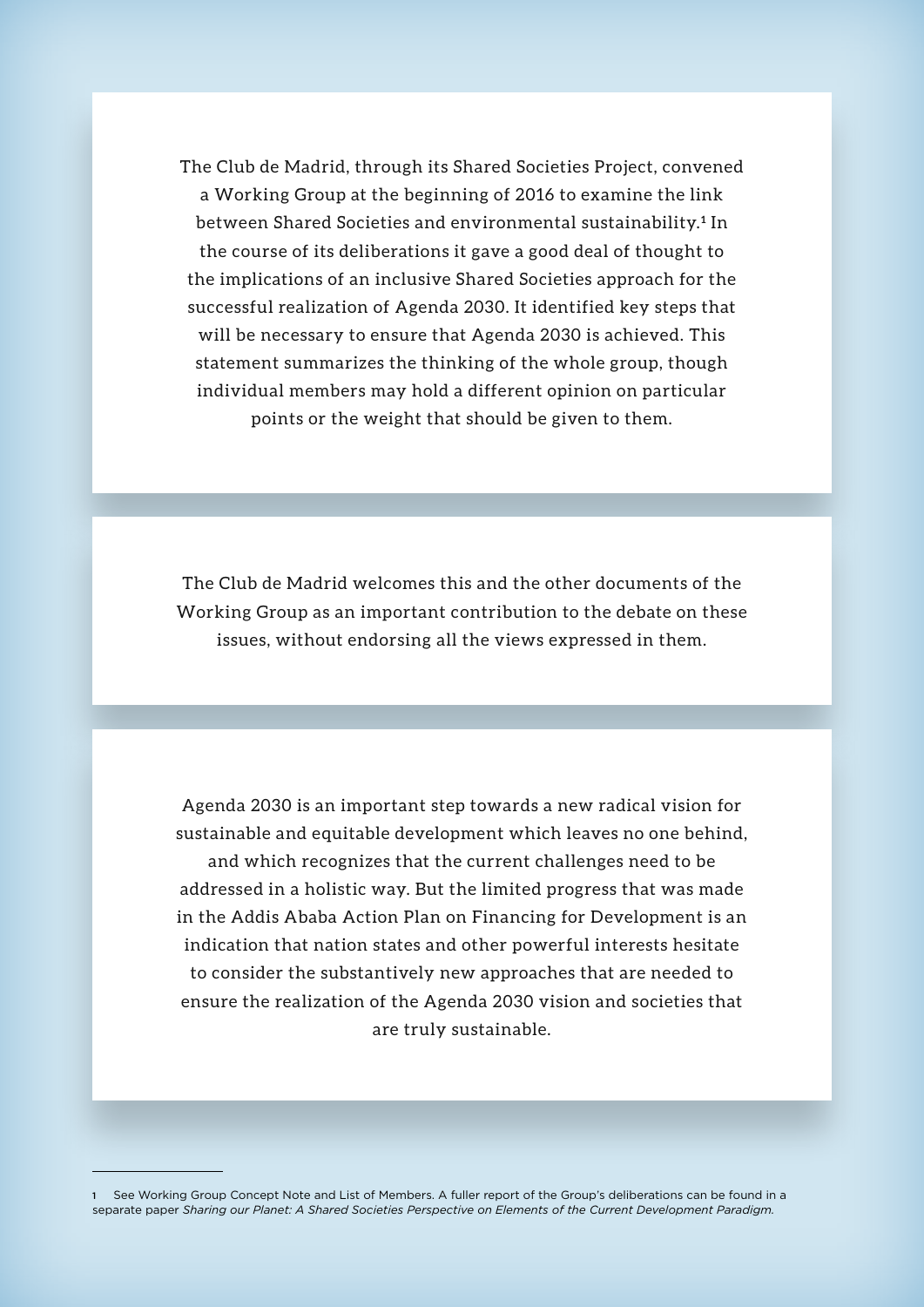**The Club de Madrid 2016 Working Group on Shared Societies and ENVIRONMENTAL SUSTAINABILITY** identified five tasks which need to be implemented if Agenda 2030 is to be fully realized, based on an inclusive Shared Societies approach:



These tasks are elaborated in the following sections.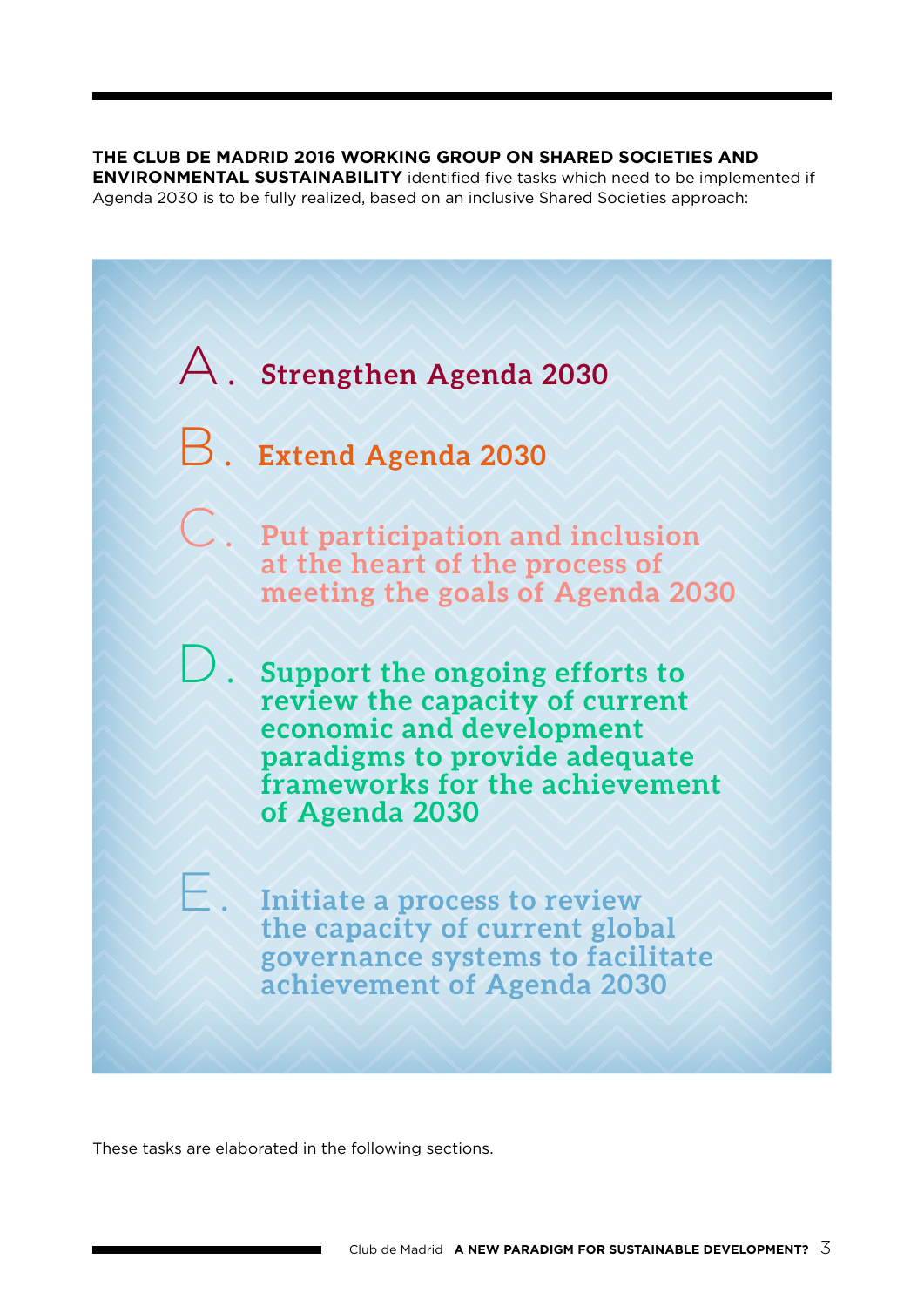## **STRENGTHEN Agenda 2030** A.i

The efforts of UN Member States to achieve consensus on Agenda 2030 are recognized and commended:

- It lays out a **vision and goals and targets** to which UN Member States have committed, and which together provide a unique opportunity to move towards a fairer, more inclusive and sustainable world.
- Its vision contains elements of a **qualitative and radical change** in the way development is understood. In particular the emphasis on **inclusion** of all sections of society, in the sense of their participation in planning, implementing and monitoring policies and programmes, is a refreshing change of orientation.
- **The principle of "leave no one behind"** as the benchmark of appropriate development compels all decision makers to be more vigilant in their understanding of those who are most vulnerable, and to ensure greater equality.
- Agenda 2030 repeatedly emphasizes that it is a **holistic and mutually interdependent** set of goals – sustainable development can only be achieved as the result of the interaction of many factors, including social, economic, environmental and political, and any policy intervention must take into account its wider impact on all of these factors.
- **The Agenda is a human rights-based approach** that shifts the focus from donor–recipient to state–people, in the sense that, if they are to be achieved, the SDGs must become the basis of a social contract between states and people, and between duty-bearers and rights-holders. This is also at the core of the Shared Societies approach.



To maintain the focus and remain true to the spirit of Agenda 2030, it is important that plans and programmes across all policy areas are inclusive and participatory, respect the dignity of others and of the planet, and release human capacity and wealth to enhance the wellbeing of all. These characteristics are important not only because they are right, fair and affirming, but because otherwise it will not be possible to reach the targets.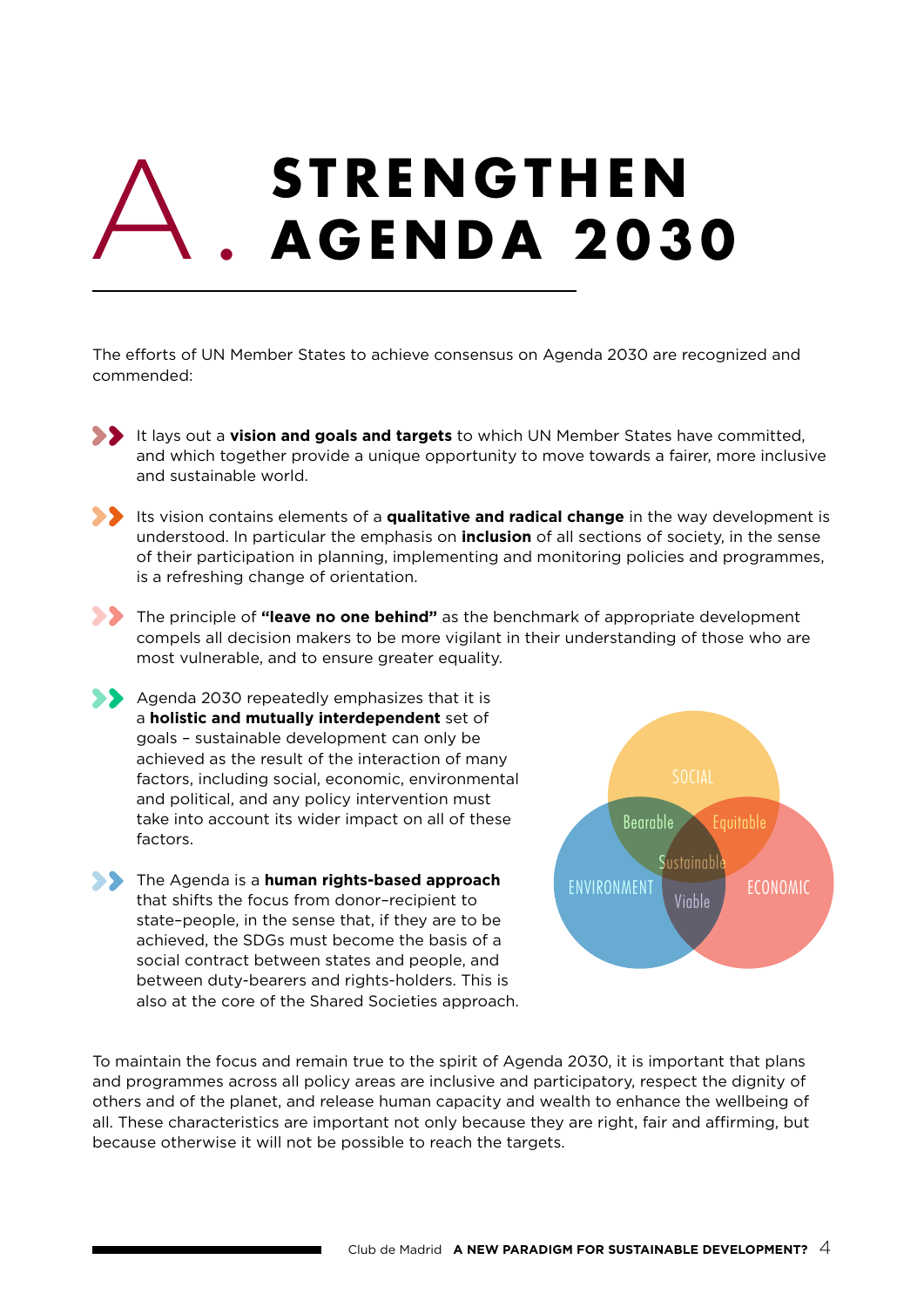The next step is to ensure that the Agenda is put into practice, and that all states and institutions are ready to make the changes in policy and orientation that are required. Therefore Member States and all actors – intergovernmental bodies, planners and policy makers, communities, civil society, business and commerce – are called upon to jointly ensure that the spirit of Agenda 2030 is maintained and the necessary new paradigm is established. This means:

- **SEP** maintaining focus on the core vision of Agenda 2030 – of a sustainable and more equitable world in which everyone's needs are met;
- **Solution** maintaining an integrated approach across agencies and disciplines, bearing in mind how the goals interact and impact on each other, and how progress on one goal can spur progress on others;
- distinguishing between development models, policies and programmes that can contribute to that overall process, and those that will need to be discarded or redesigned;



- **S** engaging wider society, building awareness of and public support for the Sustainable Development Goals (SDGs) set out in Agenda 2030; and
- supporting robust systems and mechanisms to monitor and assess progress towards the goals and ensure that they focus on relevant indicators and intended objectives.

## **Extend Agenda 2030** B.

While the achievement of Agenda 2030 is recognized, together with the Addis Ababa Action Agenda and the Paris Agreement at the end of the Conference of the Parties to the Framework Agreement on Climate Change, at the same time there are reservations. Some members of the Working Group regretted that these agreements did not go further': there are challenges that have yet to be tackled (such as concrete ways to reduce global inequality and inequity), and there are some contradictions (such as the reality that reducing poverty can increase carbon emissions by those who now have greater purchasing power). Neither the omissions nor contradictions are surprising, given the range of opinions that were part of the consensus. But these challenges and contradictions will have to be resolved. There is also justifiable doubt that some states will meet the commitments they have made, particularly in the Paris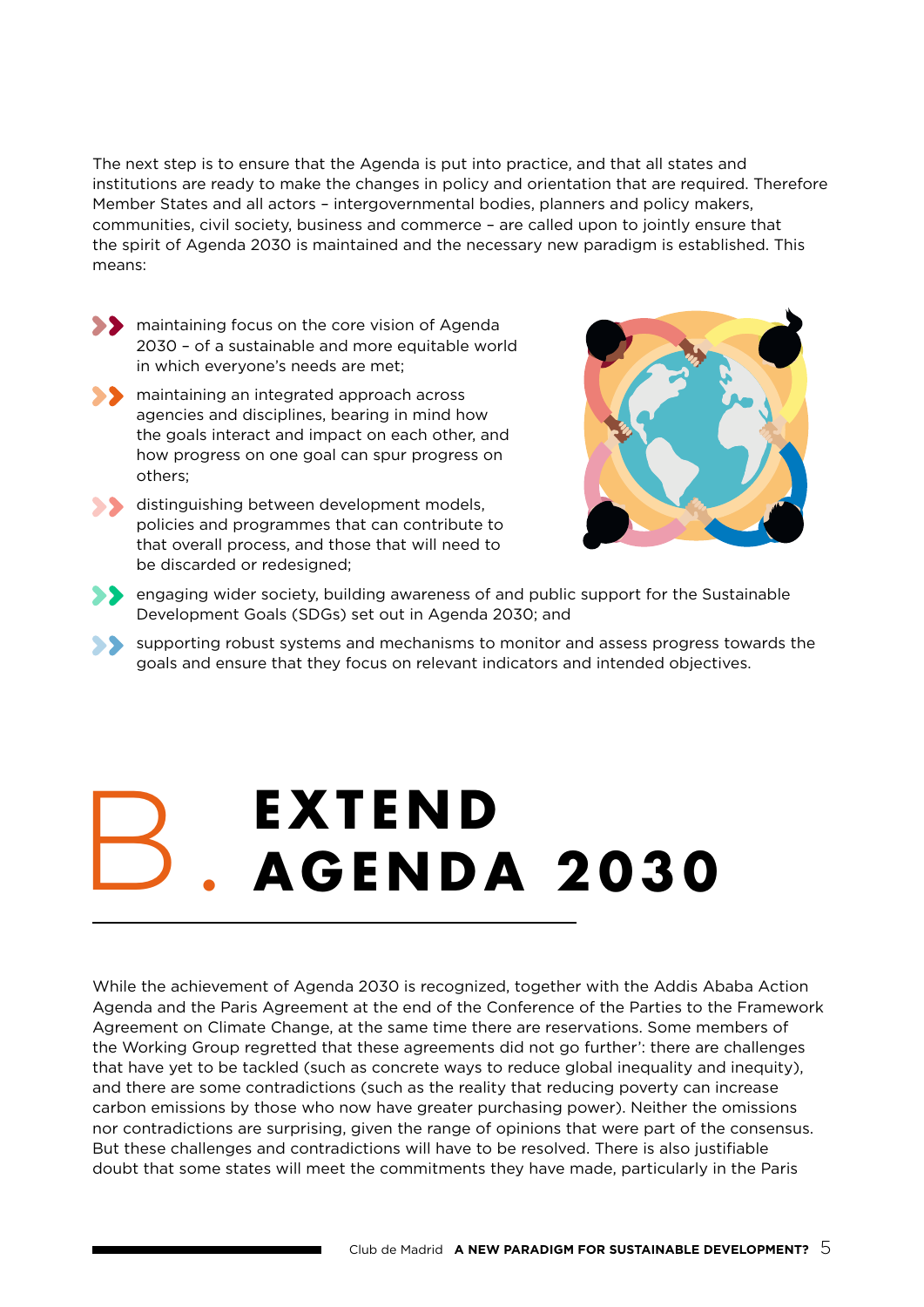Agreement. Nevertheless, the agreements that have been achieved provide the springboard for further progress. In the course of implementing their provisions, all parties are called upon to go beyond the existing commitments and to rethink current concepts and assumptions, including currently entrenched economic theories that limit the prospects of achieving the SDGs. Consideration should be given to alternative approaches and frameworks that are being developed by communities and NGOs.**<sup>2</sup>**

The following sections consider specific ways in which Agenda 2030 can be both strengthened and enhanced.

#### **PUT PARTICIPATION and inclusion at the heart of the process of meeting the goals of Agenda 2030** C.

The involvement of communities and individuals is a prerequisite for effectively overcoming the many global and local challenges, and therefore it is essential to promote social inclusion and build Shared Societies. Why?

Many of the changes that will be needed have been recognized for a long time but have not been happening fast enough because there is deep resistance to change.

<sup>2</sup> For example, the relevance of concepts like pro-social business models, solidarity economy, degrowth, and principles such as *buen vivir, sumac kawsay, ubuntu* and *swaraj*. See A. Kothari, F. Demaria and A. Acosta (2014) "Buen Vivir, Degrowth and Ecological Swaraj: Alternatives to Sustainable Development and the Green Economy" in *Development 2014*, 57(3-4), (362-375).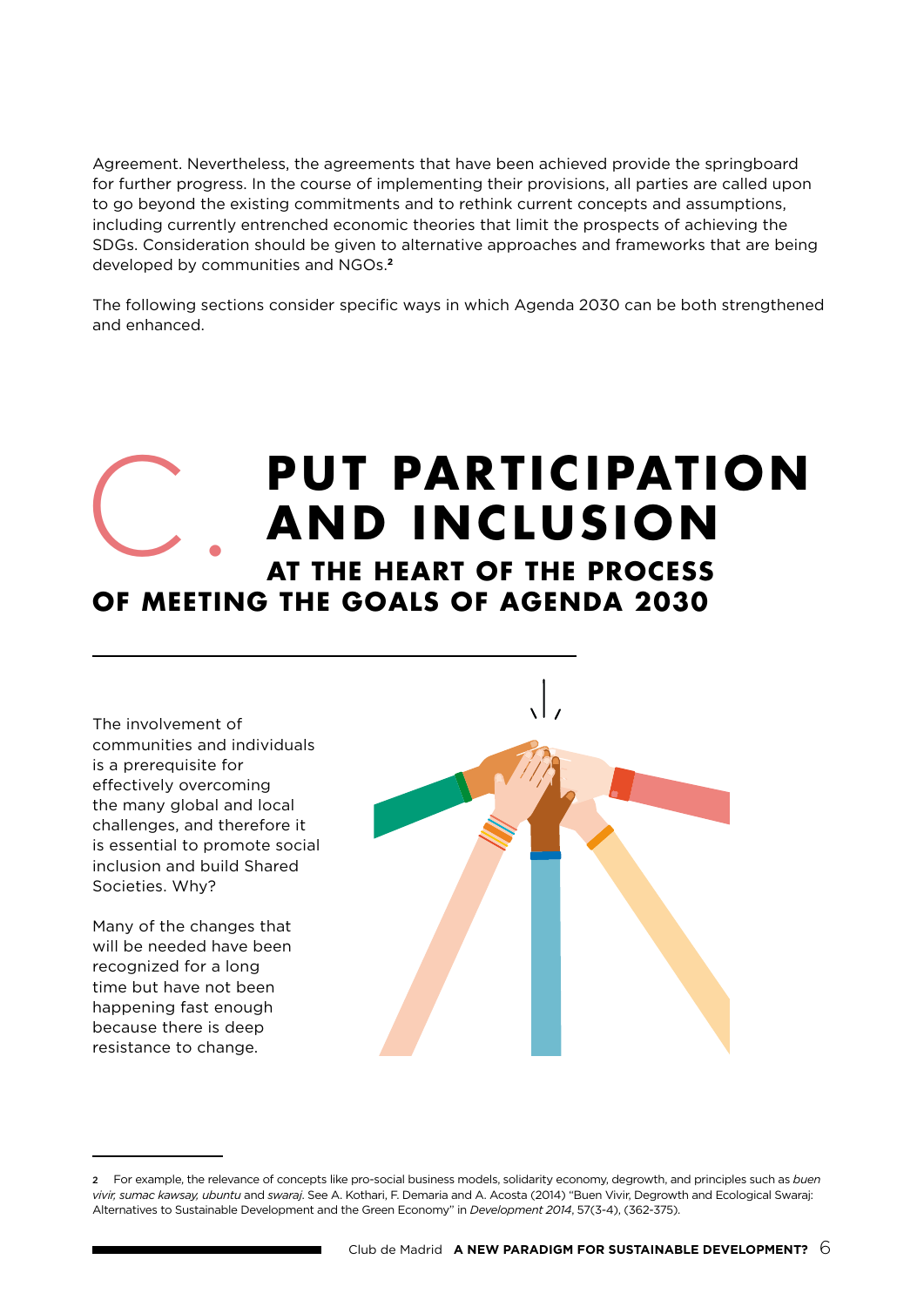**There is unwillingness to give up existing assumptions** which, even if they were relevant in the past, are no longer fit for purpose because they do not take account of current realities such as climate change or the finite nature of the world's resources and its capacity to meet demand.



**There are also <b>vested interests** that benefit from the current model of development, even if it leaves many people behind, increases environmental degradation and contributes to climate change.



A **latent or open sense of superiority and prejudice** leads to complacency, refusal to listen to the views of others who are different, rejection of evidence and data, resistance to change, and potential for inequalities at all levels.



**Apathy** is the default position for many, who feel remote from the challenges of environmental degradation or climate change and do not realize that their behaviour and attitudes are part of the problem and a cause of the lack of progress.



**Inequality** of various kinds (power, wealth, status, access) precludes large sections of humanity from participating meaningfully participation in the transformation towards wellbeing, while enabling those with privilege to ignore the imperatives of such transformation.

An inclusive Shared Societies' approach will contribute to overcoming such negative mind-sets and creating space for **new thinking**. How?

Including the **different views and experiences** of all stakeholders in developing and implementing new approaches is fundamentally important. Particularly valuable are the views and experiences of those who have been failed by the current system and left behind and marginalized on account of characteristics such as race, ethnicity, religion or gender. They, more than most, know that existing approaches have passed them by and they, more than most, are vulnerable to social, environmental, economic and political shocks and the negative impacts of inappropriate policies. Their insights provide the basis for generating new, more effective approaches.

**Awareness and commitment** by the wider community will be needed to overcome apathy, and people's support for the necessary changes cannot be manufactured by exhortations or orders. When people feel they belong to inclusive Shared Societies, they become aware of the impact of their own actions and attitudes on the environment and on others, and are willing to share responsibility for the wellbeing of the wider community. And when people are impassioned by an issue and have opportunities, information and space to play roles as active citizens, they can bring effective pressure to bear on big institutions to act more responsibly and sensitively; self-evidently, the impact of those institutions is much greater than that of an individual. This does not only apply in local communities. When people feel they are a valued part of the global community, they share a sense of responsibility for what happens on the other side of the world and become aware of how their attitudes and actions help advance or hinder sustainable development.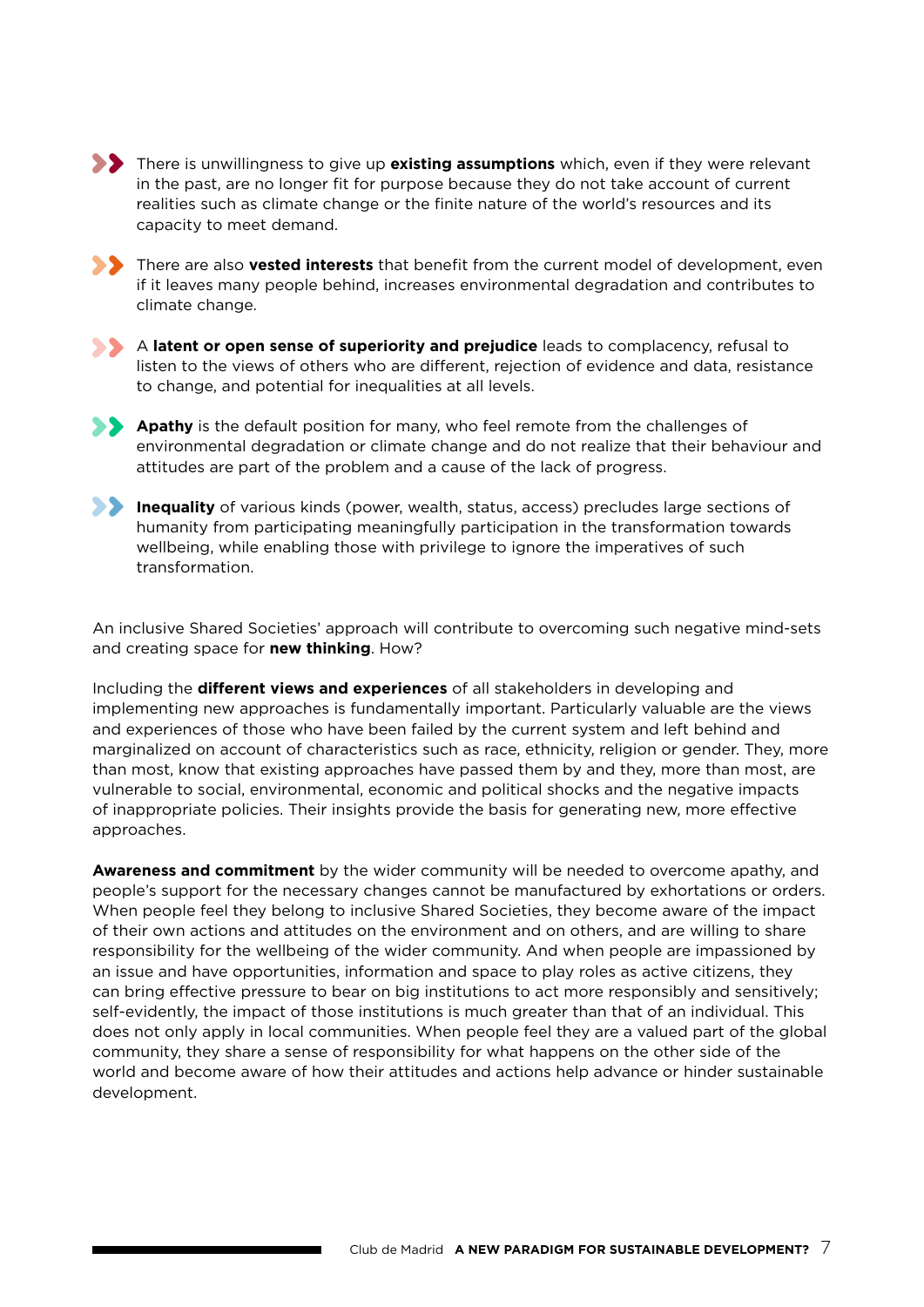What needs to happen to ensure that a Shared Societies approach is embedded in policy discussions? It is recommended that all stages of the policy process are screened for their incorporation and application of **seven key principles of a shared societies approach to sustainable development:**

#### **KEY PRINCIPLES AND QUESTIONS** FOR A SHARED SOCIETIES APPROACH TO **SUSTAINABLE DEVELOPMENT**

**Participation:** Are all sectors of society involved in developing sustainable policies and programmes, beginning with joint assessments of the issues and concerns, rather than only seeking support for preconceived solutions?

Transparency: Is there transparency and full access to information for all stakeholders?

Shared benefits: Does everyone and the natural environment benefit Ifrom policies and projects, or are some affected negatively?

Affirmative action: Does the proposed initiative benefit groups that are . marginalized, whether on grounds of physical location, identity, gender or for other reasons? How will they be negatively affected and left behind?

Long-term perspective: Are the long-term ecological, social and  $\bigcup$  economic consequences of policies and programmes positive? Are they sustainable in the long term?

Responsible pollution mitigation: Do those who are responsible for **C** responsible point in integration. Do those who are responsible for cost of repair? How will that obligation be enforced?

Disaggregated monitoring data: Are provisions built into the systems of monitoring programmes and projects for sustainable development to ensure the collection of disaggregated data in terms of ethnicity, race, religion, gender and other aspects of identity, in order to identify quickly what groups are being left behind and introduce corrections?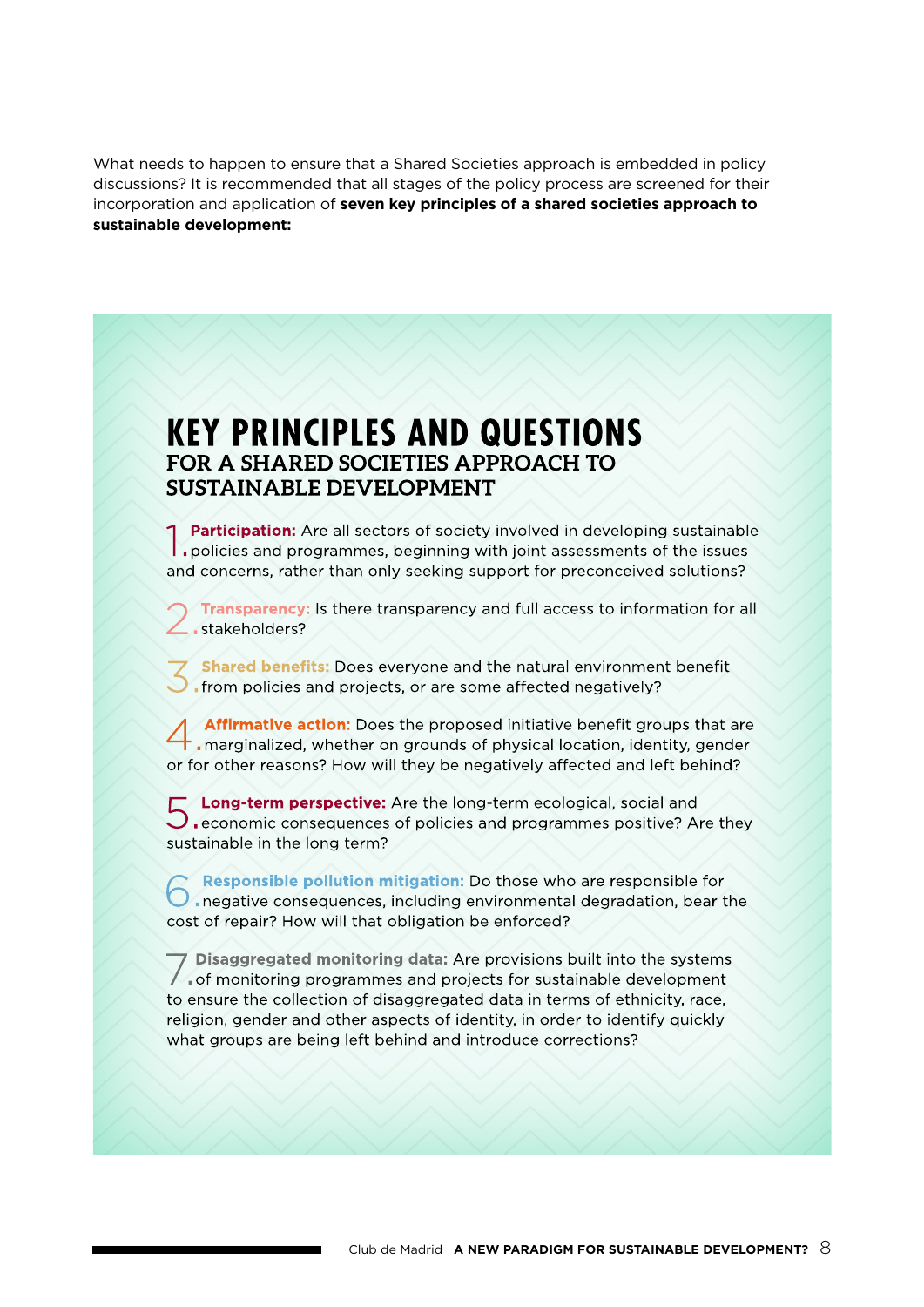These questions are applicable in local and national processes leading to the design and implementation of new public programmes, policies and projects. They are also relevant to the High-Level Political Forum on Sustainable Development, as the UN central platform for followup, monitoring and review of Agenda 2030, and elsewhere. They go beyond measuring the outputs of programmes and projects but assess the kind of processes involved and whether they are appropriate. By ensuring that these and other similar questions are asked, policies and programmes will become oriented to an approach which is more likely to ensure real commitment. This will lead to meaningful engagement and, in turn, to more sensitive and effective strategies and approaches.

Fundamentally it is agreed that no one can be left behind if the SDGs and a prosperous sustainable future are to be achieved. Equally no one should be or can be left out of the *process* of creating that future and monitoring progress. Otherwise the achievements will be partial and inadequate. **The High-Level Political Forum and the Economic and Social Council are expected to keep this perspective at the centre of the process of implementing and monitoring policies and programmes to fulfil Agenda 2030.**

# **RECOGNIZE AND SUPPORT**

### **the ongoing efforts to review current economic and development paradigms to provide adequate frameworks for the achievement of Agenda 2030** D.

If one assesses the current economic and development paradigms from the perspective of social inclusion and environmental protection, it is clear that **they are not fit for purpose**. **<sup>3</sup>** The underlying imperatives of the current paradigm are competition between people and between states, which by its own logic means that some, or many, will be left behind; and growth, which by its own logic means maximum exploitation of the world's resources. These paradigms may have served a purpose in previous times, but they are now outmoded in the light of current challenges and current knowledge. The



existing discussions around alternative models and frameworks that are taking place, both within and outside intergovernmental institutions, now have to be brought into the mainstream.

<sup>3</sup> The Working Group has examined this issue in more detail in a separate paper, *Sharing our Planet: A Shared Societies Perspective on Elements of Current Development Paradigm.*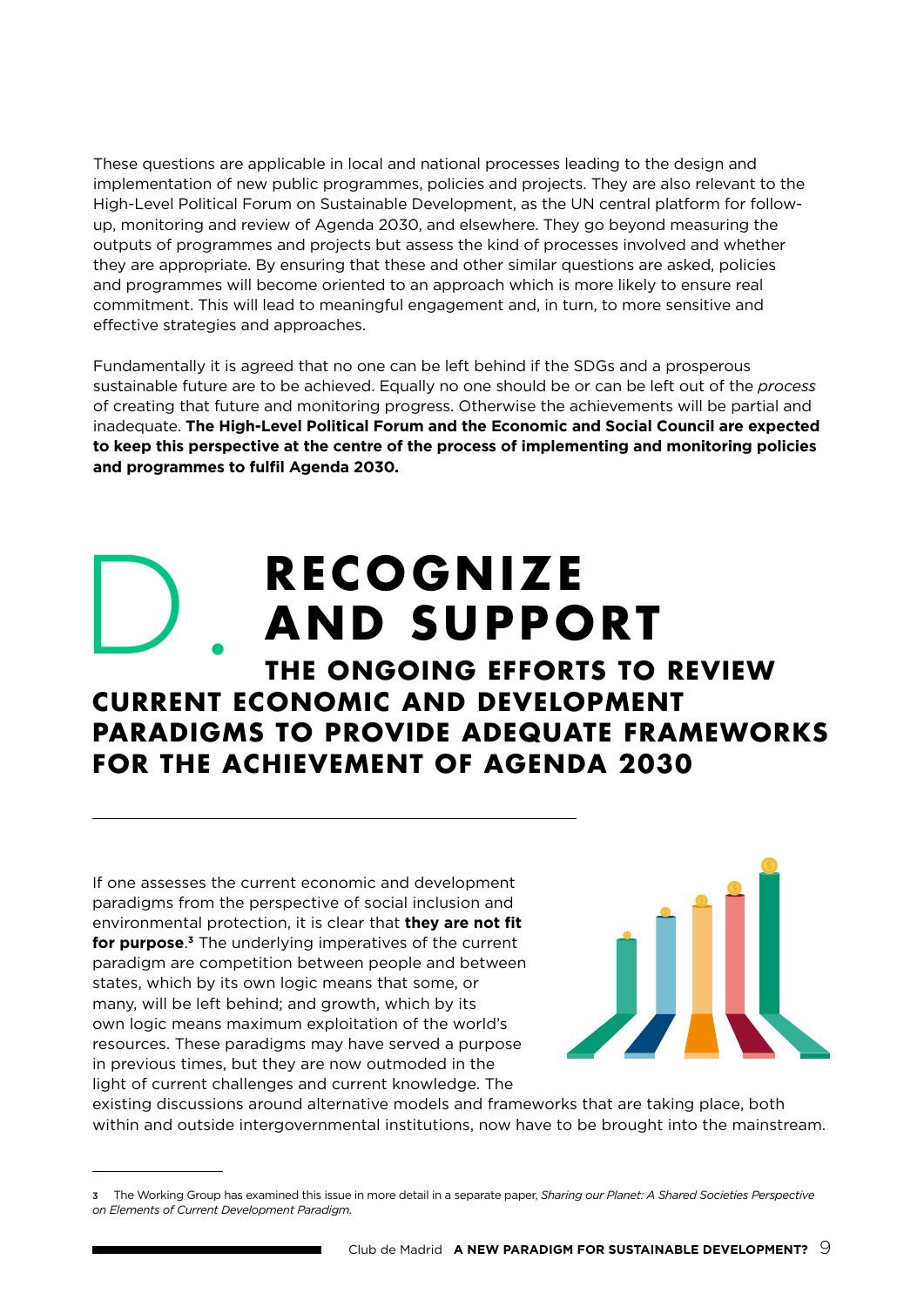**What is needed now is a dedicated initiative, backed (but not constrained) by national governments, to formulate a more relevant economic and development model or models, consistent with the aspirations of Agenda 2030.** The starting point must be the vision of the society and the world that we want – inclusive, prosperous and sustainable, ensuring wellbeing in all its facets for all – and the challenge is to use our knowledge of economics to propose how that vision can be realized. Too often the starting point seems to be based on the assumptions of existing economic theory, which limit the possibility of a new vision such as Agenda 2030 ever being realized. Inspiration and lessons can be taken from countries that are making an effort to put social justice and sustainability at the forefront of progress, and we urge the creation of an alliance of such countries to act as role models and provide the leadership that is necessary to address the challenges of the 21<sup>st</sup> century.

## **Initiate a process TO REVIEW** E.

#### **the capacity of current global governance systems to facilitate achievement of Agenda 2030**

The role played by the global governance system will be a crucial factor in whether or not the goals of Agenda 2030 are achieved. The conundrum at the heart of development is that, rightly, each country is responsible for its own territory and the wellbeing of its own people, but at the same time is constrained by the international context within which it exists. Agenda 2030 says the SDGs are envisaged as "global in nature and universally applicable, taking into account different

national realities, capacities and levels of development and respecting national policies and priorities,"**4** and while "each country has primary responsibility for its own economic and social development,"**5** "we will not be able to achieve our ambitious goals and targets without a revitalized and enhanced Global Partnership".**6** To this we might also add the word "inclusive".

While the call in Goal 17 for a new Global Partnership is welcome, an enabling global system is not yet in place. Short-term national self-interest takes precedence over the needs of disadvantaged countries, marginalized communities and the long-term interests of the planet,



<sup>4</sup> United Nations (2015) *Transforming Our World: The 2030 Agenda For Sustainable Development*, New York: UN, para 55, [http://](http://sustainabledevelopment.un.org/post2015/transformingourworld) [sustainabledevelopment.un.org/post2015/transformingourworld](http://sustainabledevelopment.un.org/post2015/transformingourworld) 

<sup>5</sup> Ibid., para 63.

Ibid., para 60.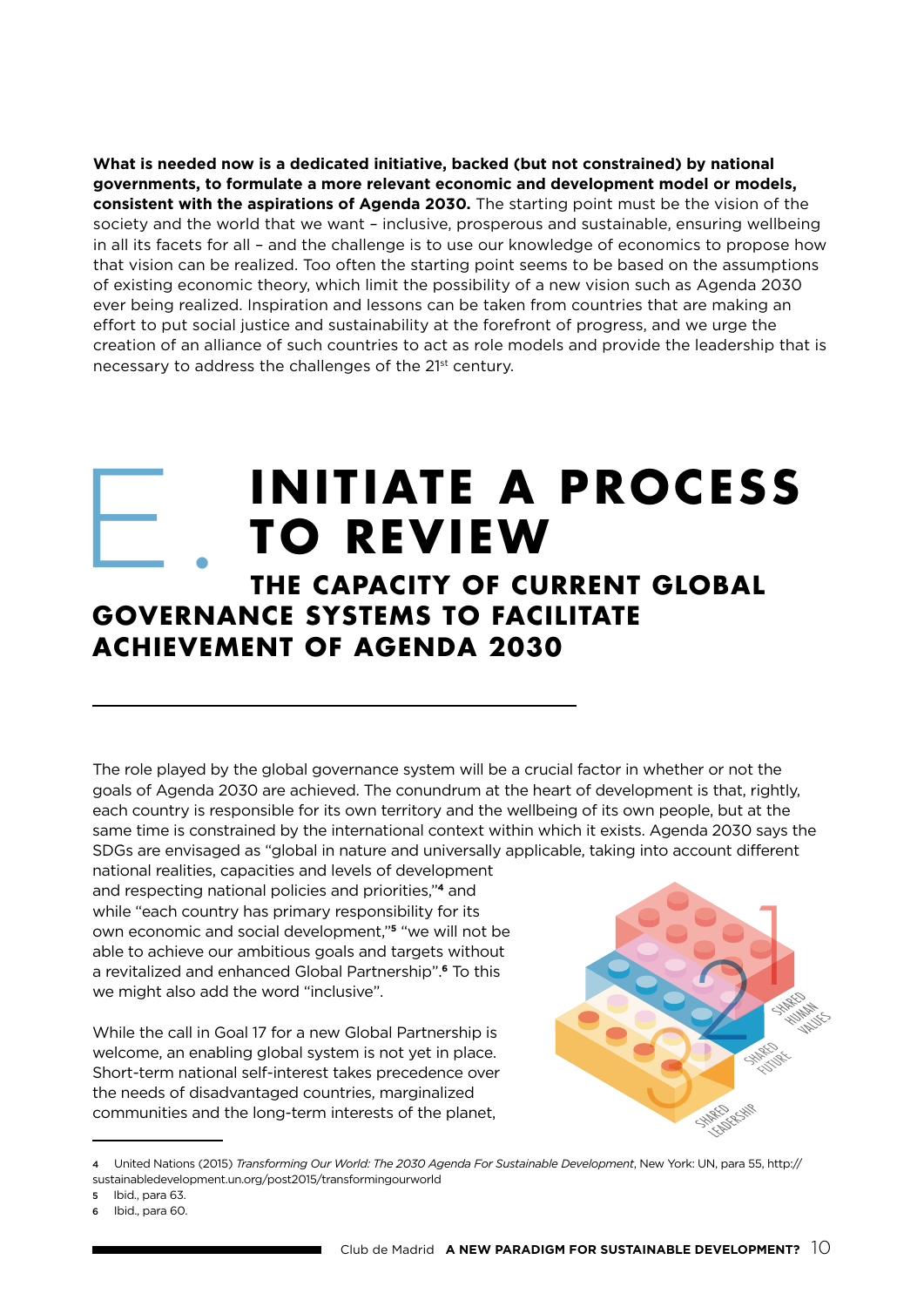and therefore everyone's long-term interest. Intergovernmental bodies operate independently of each other, with only minimal co-ordination, though of course the same powerful states are the most influential members of all of them. They often have specific areas of interest – not least maintaining their own influence and privileges – and so do not take a long-term view of the many elements and policies that need to work together to ensure sustainable development.

This applies equally to the UN family and its more than 50 distinct agencies, which is itself a complex set of huge bureaucracies. These agencies must resist the temptation to claim ownership of SDGs that are specifically related to their area of responsibility, a tendency which would begin to disaggregate the goals into discrete policy areas. This would undermine the concept of development as a multifaceted, interdependent process and the SDGs as an integrated whole. The Permanent Representatives of the Member States must also ensure that this does not happen, while national governments must be alert to this danger within their own governance systems. Key tasks of national departments and of all UN agencies will be to scrutinize all policy areas and proposed actions to see how they incorporate the specific concerns of that body and advance its mission, and at the same time critically assess the possible negative impact of its own activities on other aspects of sustainable development. So, for example, environmental agencies or programmes should *ensure that the social and economic impacts of environmental policies are considered*, as well as screening economic and social policies for their impact on the environment. Equally, economic agencies should consider *the impact of economic policies on the environment and society*.

What process would nudge world leaders into developing a new system that is better able to balance economic processes, social wellbeing and the limits of the planet's resources? To help answer this question, the Club de Madrid produced a Global Shared Societies Agenda**7** with its partners, Friedrich-Ebert-Stiftung and Center of Concern, and representatives of intergovernmental agencies, to show what would be required to create that overarching framework at the heart of Agenda 2030. It provides a template for such a reorientation of the global system that is responsive to the needs of all, including the marginalized and disadvantaged. It would be structured in ways which are enabling and supportive of national efforts to implement effective strategies and programmes for sustainable development.

The United Nations is called upon to convene all relevant parties, rights-holders and stakeholders and guide the process of developing structures and practices that will enable national governments and peoples of the world to implement programmes that will achieve prosperity and wellbeing for all, reflecting the spirit of Agenda 2030. In particular, these programmes must centrally involve people's forums representing the hitherto marginalized sections of humanity, including indigenous peoples, other traditional communities, women and children. The Global Shared Societies Agenda provides a list of the key issues that need to be addressed.

**By urgently addressing the five key requirements discussed above, and keeping them in mind and revisiting them regularly, one can be confident of achieving and going beyond the Sustainable Development Goals, creating a fairer, more prosperous and sustainable world which meets the needs and ensures the wellbeing of all peoples everywhere. Otherwise progress may be made in some areas but will fall short of the ambition to ensure everyone can satisfy their basic needs and contribute to the wellbeing of all. The choice is clear and the responsibility recognized. World leaders and the United Nations system are urged to take decisive and appropriate action and provide clear leadership consistent with the spirit of Agenda 2030.**

<sup>7</sup> http://www.clubmadrid.org/en/publicacion/global\_shared\_societies\_agenda